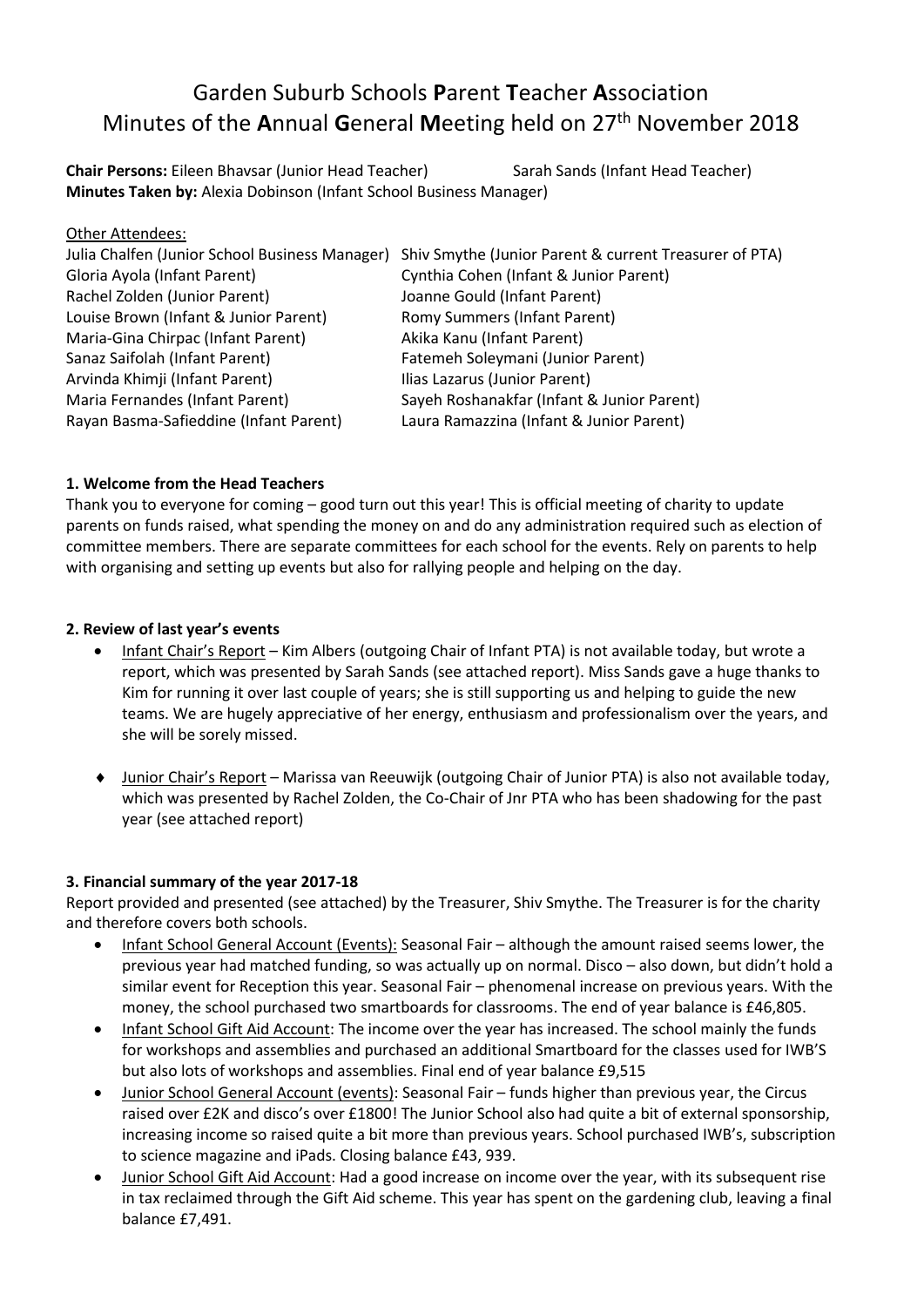#### **4. Plans for future spending from the Head Teachers**

 Infant School Head Teacher, Sarah Sands: Have been holding onto general PTA money for a few years to redevelop hall, which has now started! It has been held up due to building works in the corridor for last couple of years. We are now doing it a bit at a time during term time. The hall was painted over half term. Also purchased more smart boards so all classes now have the same and new touch screens. Blinds are coming in the next few weeks, and getting quotes for a new audio visual system in hall to include sound system and smartboard along with stage lighting. After all this will have approximately £17K left for other works - would like to make better use of end of hall for group work, and put doors in but that is in the future!

For Gift Aid this year again will be used to pay for or subsidise workshops for the children to enhance the curriculum across whole school. We need to promote the Gift aid scheme more, so we can claim even more tax back from the government! Big thank you again Kim, and to Shiv who has done a lot of work on the accounts. It really feels like both have been (and are) a real part of the school, always around helping and supporting. We want all of the PTA Committee to feel like a real part of the school, and this is a big part of being involved.

 Junior School Head Teacher, Eileen Bhavsar: Over past 12 months have spent the PTA money on Interactive Whiteboards, replacing three so far and we are looking to spread this out across the other nine classes. Technology is expensive but crucial and we are starting to think about the whole IT infrastructure and possibly a cloud system, looking at the long-term view and using PTA money for this development. As will have heard in the news, schools funding is down and we are unsure of position for next financial year, so want to hold on and be careful so we have money for sustainability as we may have to review how spend the PTA money once know the situation better. Always want to ensure that the money raised is used to provide a big impact on the children, which the science magazine, first news and of course the iPads have done.

But most of all, really appreciate the fun the parents, through the PTA, bring to the school for the children and their families. Kids have meaningful moments and memories, and a huge thank you to parents for providing these special events.

Great big thank you to everyone, please don't hold back! The kids love to see you in school helping out.

# **5. Election of officers for 2018-19**

This is the formal election of the officers for the charity, and for the two committees. Starting with the charity positions:

- Treasurer Shiv Smythe is happy to continue. Asked if anyone would like to shadow, but no volunteers at this stage. Anyone interested should speak to Shiv through the year.
- Secretary Traditionally this has been part of the committee role, but really need one to work with the Treasurer to oversee the administration of the charity – Alexia Dobinson was nominated as already fulfilling this role in an unofficial capacity.
- Both Shiv Smythe, as Treasurer, and Alexia Dobinson, as Secretary, were formally elected to these roles by the room.

#### Infant School Committee

Infants held a pre-meeting a few weeks ago, where parents volunteered to fill the positions for the Infant School. These are now being formalised:

 Chair of Infant PTA: Louise Brown volunteered and elected. Louise commented that she is hugely encouraged by number of parents who have come along this morning but also to the organising meeting earlier in the term, and hopefully the children and parents will have a really fun year!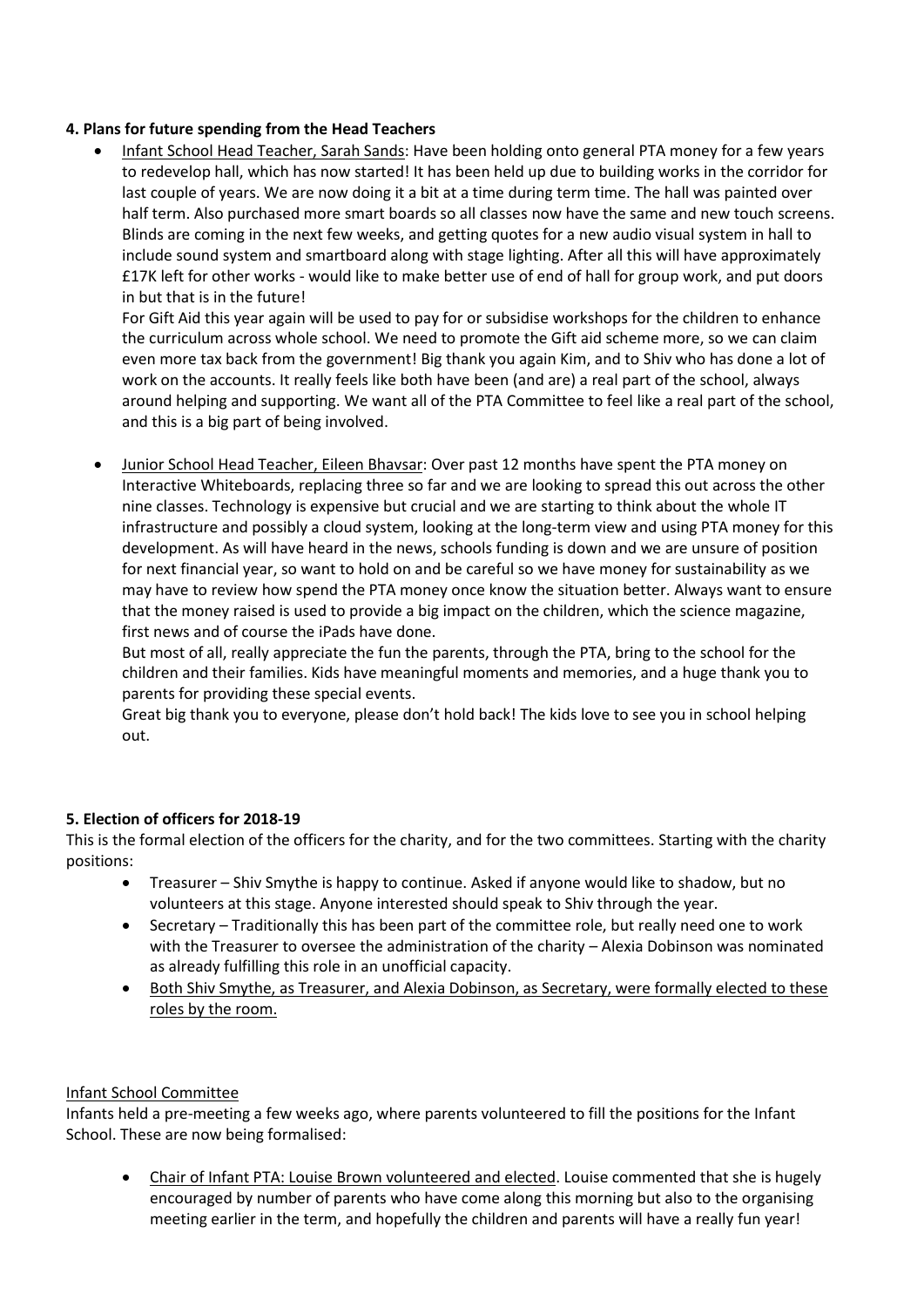- Vice Chairs of Infant PTA: Laura Ramazzina and Oda Gadhvi both volunteered and elected to be part of the central committee with Louise and will cover the secretary role as well.
- All three of the central committee have put themselves forward to coordinate but as also working and busy will need support and will be relying on others. Teams have already been put in place for each of the main events, and dates are being finalised now.

Junior School Committee

- Chair of Junior PTA: Rachel Zolden nominated and elected. Rachel has been shadowing for the past year, and is now stepping up. However, as her last year as a parent in the school would like someone to support and shadow ready for next year. Rachel went through role (coordinate, delegate and keep an eye - it can be as much or as little as like or able to).
- Vice Chair of Junior PTA: Cynthia Cohen volunteered to shadow and support Rachel. Elected to role by room
- Secretary of Junior PTA: Oda Gadhvi volunteered and elected. This will provide a good link across schools.

# **6. Signatories for Bank Accounts:**

Alexia Dobinson raised the issue of the current signatories for the PTA Bank Accounts. Explaining that we have a bank account for each school and that due to staff and PTA changes over the past few years, currently only have two signatories – herself and Lisa Berger (Junior Deputy Head).

It was proposed that this should be extended so that both Deputy Heads and both Business Managers for the schools, along with the treasurer are added as signatories to the accounts.

It was unanimously agreed by the room, including the new Chairs of the Committees, to arrange for the following individuals to be signatories:

Shiv Smythe (PTA Treasurer)

Julia Chalfen (Junior SBM) Alexia Dobinson (Infant SBM & PTA Secretary) Lisa Berger (Junior Deputy Head) Sarah Jowsey (Infant Deputy Head)

# **7. Any Other Business**

Miss Sands and Mrs Bhavsar reiterated that funding in schools is at crisis point. Head Teachers in Barnet have met and put a letter together to Nick Gibb (Minister of State for School Standards) which will also be sent to local MP's.

As Head Teachers, both have been through many ups and down over the years with funding, but it has never felt this bad in the last 20 years. The schools have always managed to get through, but it could now have a direct impact on the provision we provide to the children.

The government are saying that funding increasing which is not wrong, however, but they've also quite rightly raised wages and pension contributions but not providing any money to support the schools with these additional costs.

A copy of the letter sent to the Minister is also going out to parents this week, so please look out for it.

**8. Dates of committee meetings:** These will be arranged and agreed by the individual committees.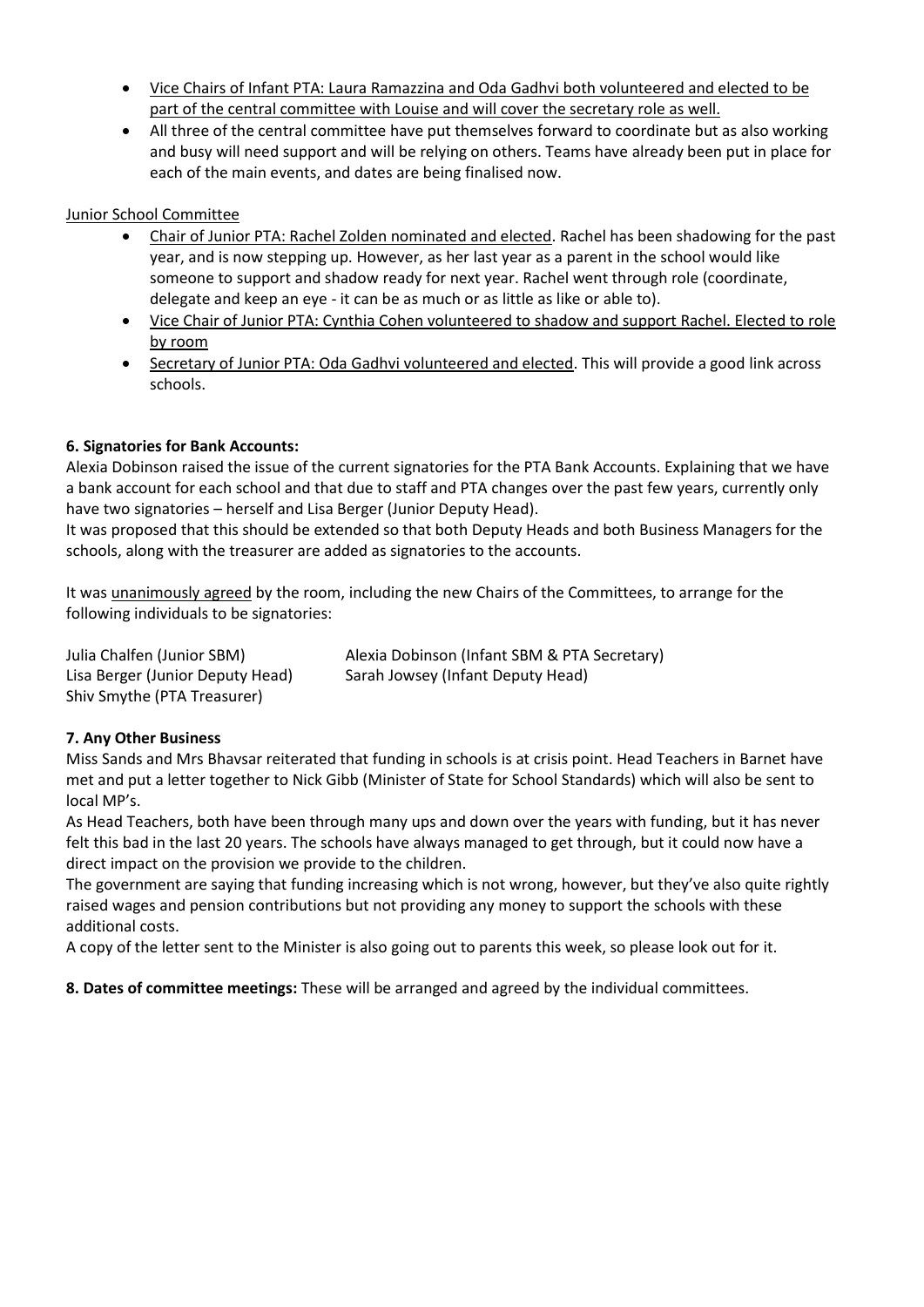# **The Infant School Chairperson's AGM Report, written by Kim Albers**

There are three main aims of the PTA;

- To organise enjoyable and memorable events for the children and their families.
- To enhance the community spirit within the school.
- To raise vital funds for the school.

The committee formed last year consisted of: Chair: Kim Vice Chair: Louise Secretary: Laura Treasurer: Shiv

The committee, along with many, many other parents, worked with Miss Sands to make the year an enjoyable and successful one.

The 2017/18 Infant PTA year has been a fun one in so many ways. Many parents stepped forward to help organise events. We had both new parents to the school and existing ones putting in great efforts to organise wonderful events for the children throughout the year.

At the start of the year Miss Sands advised that funds raised would still go towards the school hall. With fantastic support, the PTA was able to raise a considerable sum for the school.

Having so much support and dedication from parents meant we were able to many events throughout the year including **Cake and Second Hand Uniform Sales**.

Our larger events kicked off with the well-loved **Seasonal Fair** in early December; an event that the children look forward to every year. Tracey & Kim were responsible for the organisation of this event. Kim & Sara came into school and baked with the year 2 children to produce lovely biscuits that were sold at the Seasonal Fair. Volunteers came in and decorated the hall and make it look wonderful as well as helping on the day to either sell or accompany the children while they purchased their gifts. The event was a great success and was thoroughly enjoyed by all.

In February we held the **Year 1 & Year 2 Disco**. The children received a party bag containing treats. During the event they were able to have tattoos, glow-bracelets and were provided with food and drink to ensure they had enough energy to dance away to their favorite songs! The children seemed to have a great time.

In May we had our **Around the World** treasure hunt organised by Frances. A fantastic trail, through the local area, with clues and challenges along the way. Theme was Around the World with clues taking the participants to various places on our globe and quite a few children came in national dress. The event was a joyous break of the Sunday afternoon and especially the little games circle in Little Wood halfway along the trail was a huge success. At the end everyone gathered in the playground for cakes and drinks creating a wonderful atmosphere.

The next event was the hugely popular **Summer Camp** in June. The field opposite school became a campsite for one night where more than 70 families slept overnight. Tents were pitched, barbeques lit, whilst singing and marshmallows were enjoyed round the campfire, all topped off with a wonderful Balloon Race! Thanks to Miss Sands who came and read stories to the children. A huge thank you to Shauna who worked so hard before and during the event to make it such a great experience for everyone.

The last and the biggest event of the year was the **International Food Fair**. We have such diversity within our school and this was a real chance for all nationalities to showcase food from their countries. Many parents and local restaurants were extremely generous with donations, ensuring that no one went home hungry. In addition there was a bouncy slide, beat the goalie for the children to take part in, henna and glitter tattoos and face painting. Simply a wonderful even and a fantastic way to end the year and thank you to the many people who helped in pulling together a wonderful event for all to enjoy!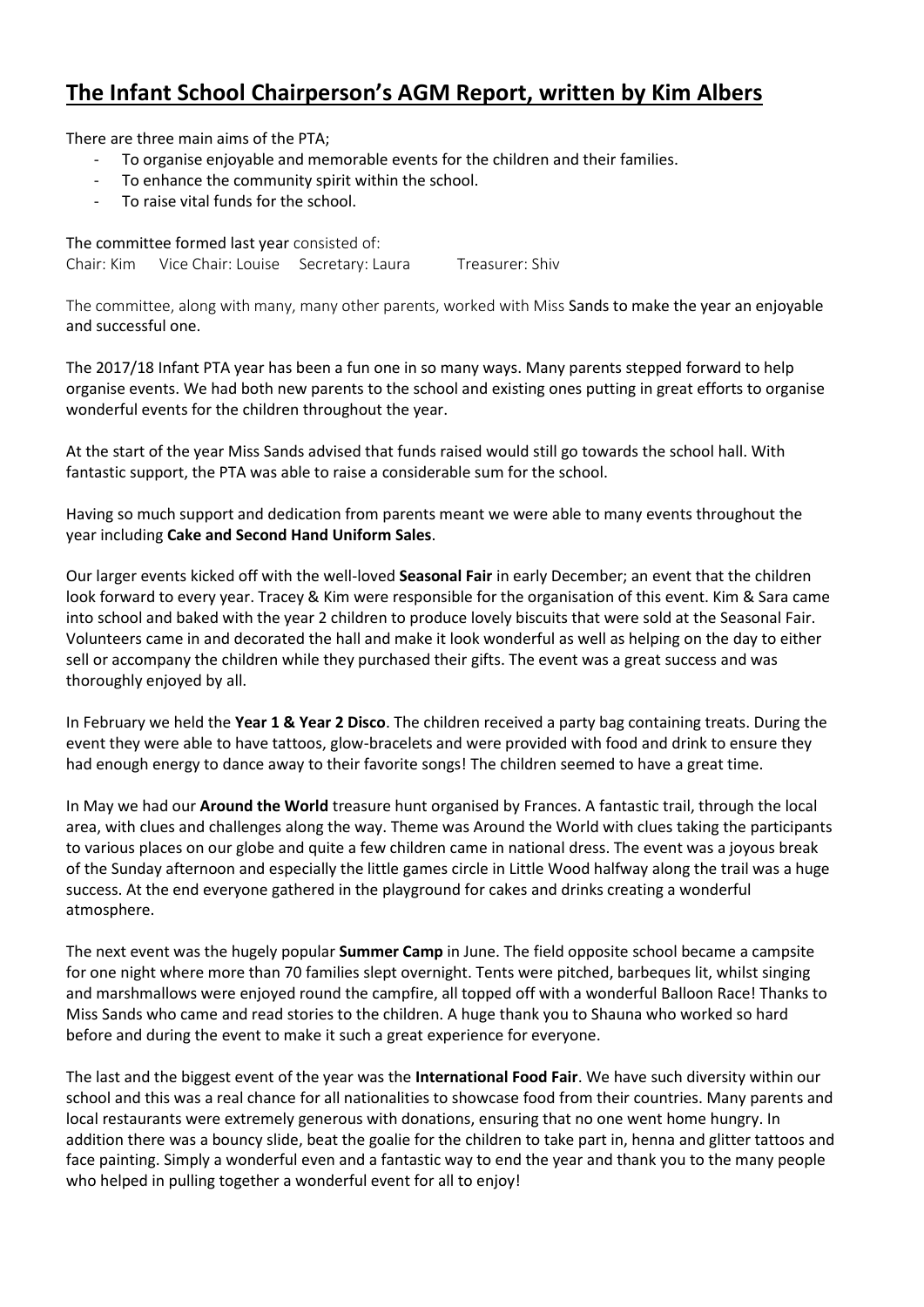In summary, the committee was delighted with how the year went, primarily due to the huge support from the many parents who have helped throughout the year – without this help, we simply would not have been able to have run all of these events.

A special thanks goes to Miss Sands, Mrs. Dobinson and Mrs. Cox, with whom we've had a great working partnership. And finally a huge thanks to Mr Adolphe and Mr Shepherd who helped us so much throughout (and at all hours!)

We believe that with continued support from parents and teachers, the PTA in the year ahead can grow from strength to strength and provide further fun events for the children, their families and the teachers of the school.

# **The Junior School Chairperson's AGM Report, written by Marissa Reeuwijk**

PTA Chair - Marisa van Reeuwijk Co Chair and Shadow - Rachel

This was my last year of PTA and thankfully Rachel has agreed to be the next PTA Chair for a year. We are hoping someone will shadow her this year but so far no one has come forward. I am hoping that maybe someone will step forward at the meeting.

I believe this was a successful year, even though we didn't do as much as the previous year. We had a wonderful idea of an art gallery for the children which I'm delighted will happen this year.

I would like to say a huge thanks to Mrs Bhavsar for always supporting the PTA events and being open to new ideas, even when they don't seem to fit the school. A huge thank you too for coming to all the events in school and out of school. This applies to all the volunteers that give up their time each year to help and support the PTA.

There is always a feeling of gratitude for the parents that come forward to help and for the teachers' support.

The same goes to Ms Chalfen in the office and Mrs Morgan Chiswick too, who is always so willing to help and go out of her way for us.

To Mr Adolphe and Mr Shepherd. They have always been there to help in any way needed.

# Events

Seasonal Cards - Rachel and Louise. We are still using the same company which we are happy with.

Seasonal Fair - Naomi and Marisa. This event was another huge success and we raised more than the year before. Many parents helped on the day and the day before to decorate the hall and organise the gifts.Cristina did an amazing job on the raffle tickets with great prizes.

Phil the bag - We did this once during the year and raised 129 pounds. It continues to be an easy way to raise money for the school and a good opportunity for the parents to de-clutter.

Circus - Rachel organised the circus and I helped a little, this was held in the school sport field. It was a smaller circus than the previous years but the children were extremely happy and much laughter was heard. Hot Dogs, crisps and ice creams were sold in the playground before the children went in. The veggie hot dogs were a big hit and a good change from what we have had in the past. Many teachers support this event and were very kind in helping us clean up after and take all the decorations down.

Family fun run - Another huge success and a perfect weather day for the family run, jog or walk. It's such an important event allowing families to be together, mix with other families and build awareness around keeping fit. We had a lot of positive feedback as always.

School disco - Kim and Bridget organised another fantastic disco which the kids loved. Loud music, lots of dancing, fun disco items to buy and glitter painting. Even the boys went for the glitter.